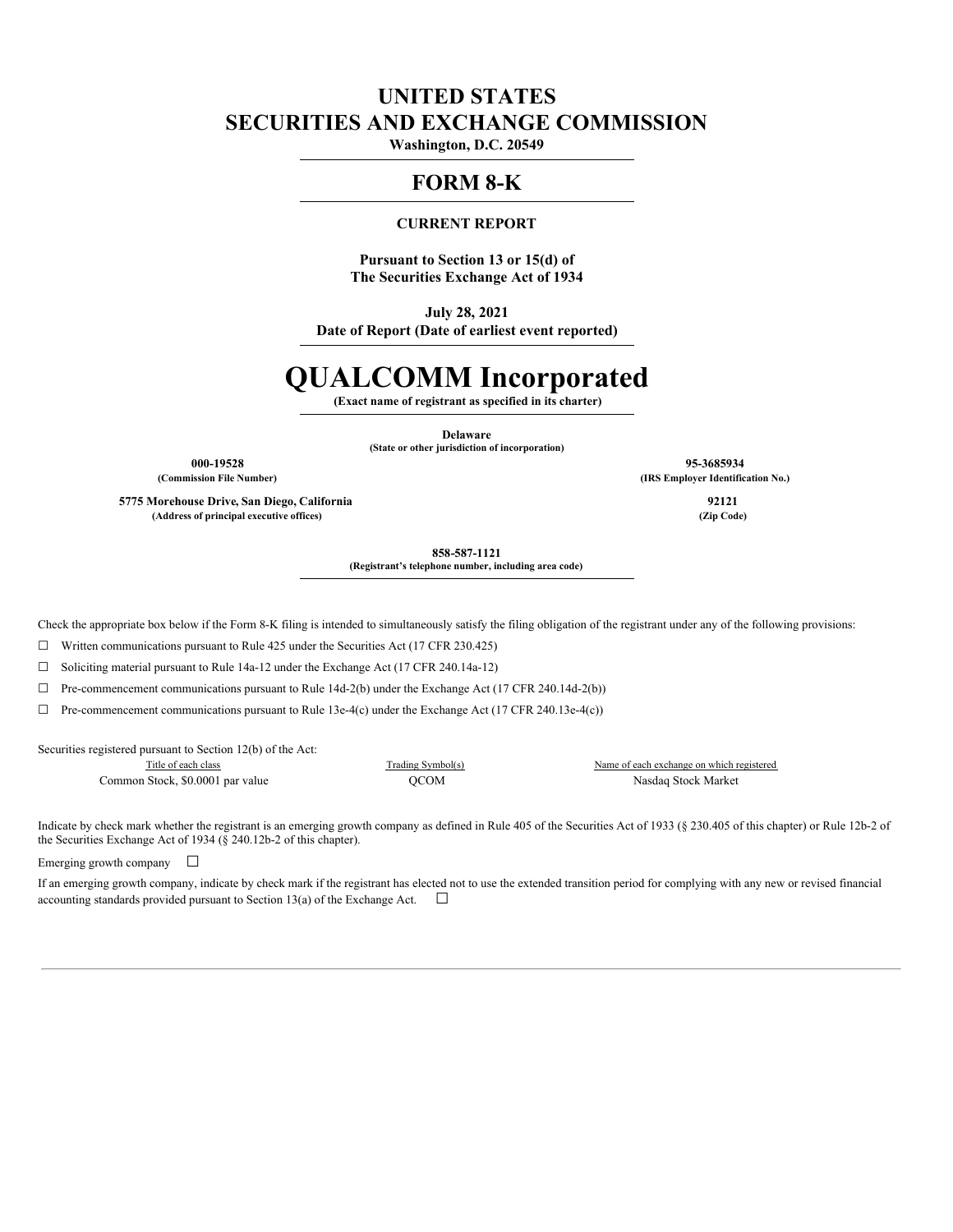#### **Item 2.02. Results of Operations and Financial Condition.**

On July 28, 2021, QUALCOMM Incorporated (the Company) issued a press release regarding the Company's financial results for its third quarter of fiscal 2021. A copy of that press release is furnished as Exhibit 99.1 hereto and incorporated herein by reference.

The press release includes Non-GAAP financial measures as defined in Regulation G. The press release also includes the most directly comparable financial measures calculated and presented in accordance with accounting principles generally accepted in the United States (GAAP), information reconciling the Non-GAAP financial measures to the GAAP financial measures and a discussion of the reasons why the Company's management believes that presentation of the Non-GAAP financial measures provides useful information to investors regarding the Company's financial condition and results of operations. The Non-GAAP financial measures presented therein should be considered in addition to, not as a substitute for, or superior to, financial measures calculated and presented in accordance with GAAP.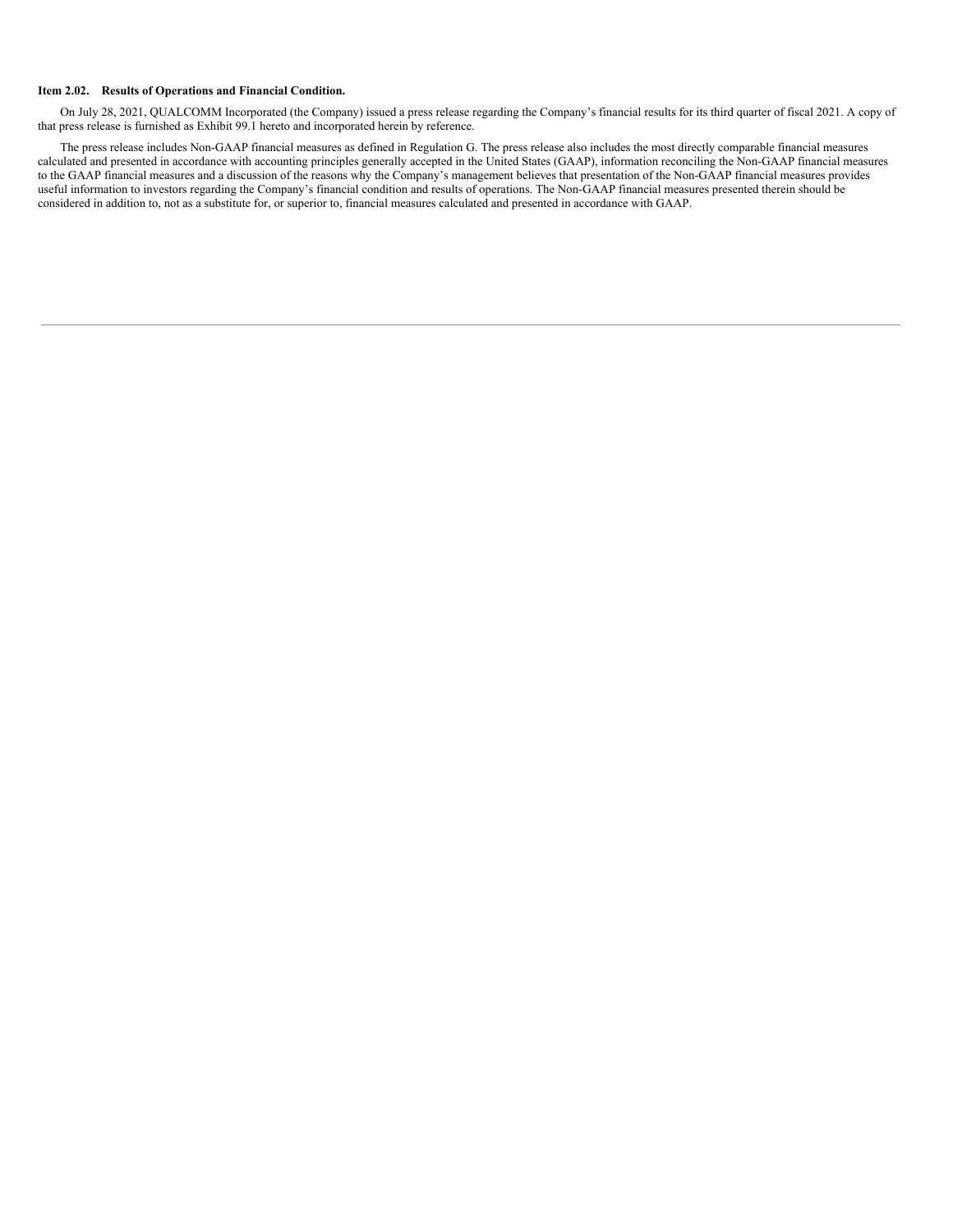#### **Item 9.01. Financial Statements and Exhibits.**

| (d) Exhibits. |                                                                                         |
|---------------|-----------------------------------------------------------------------------------------|
| Exhibit No.   | Description                                                                             |
| 99.1          | Press Release by OUALCOMM Incorporated dated July 28, 2021.                             |
| 104           | Cover Page Interactive Data File, formatted in Inline XBRL and included as Exhibit 101. |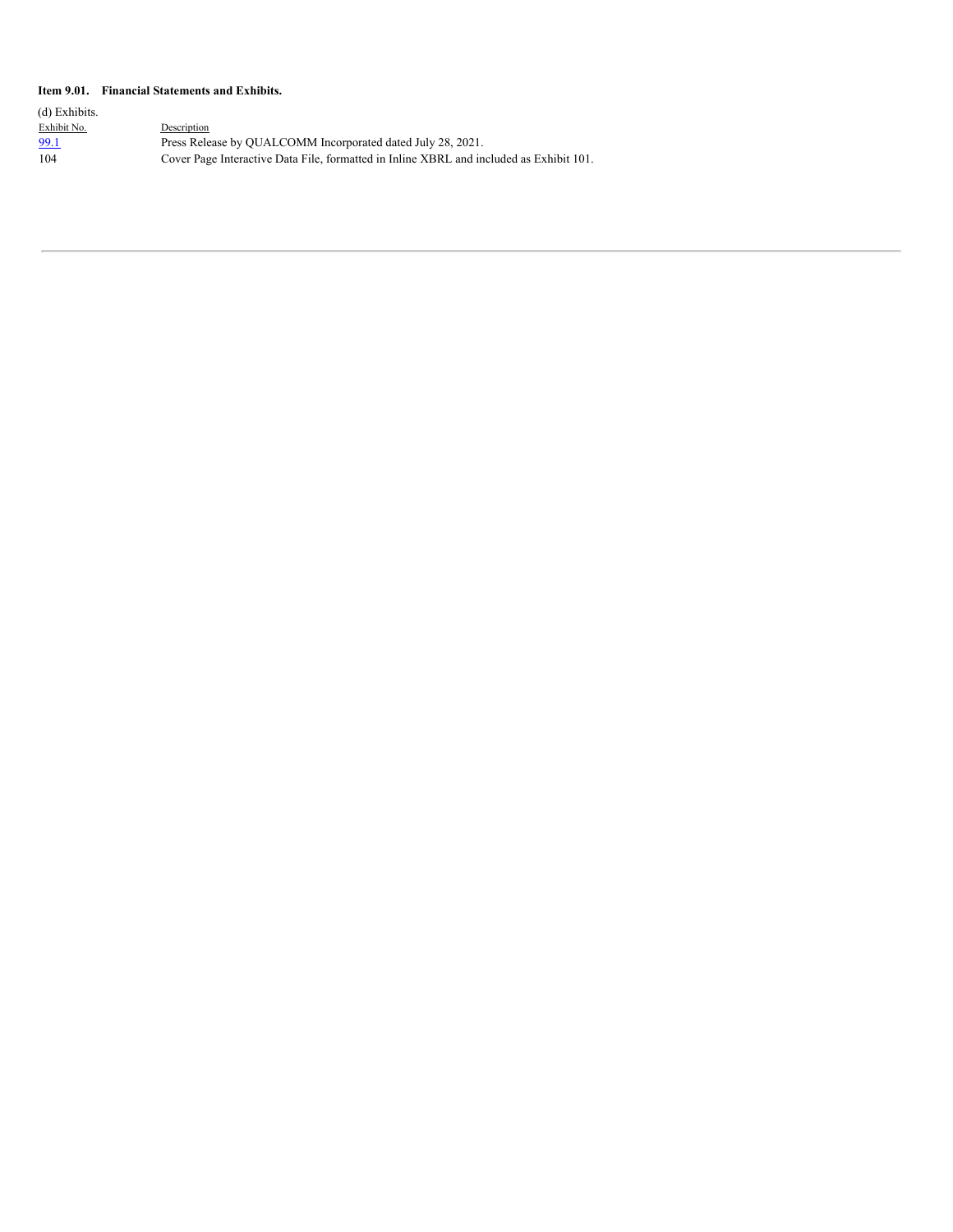#### **SIGNATURES**

Pursuant to the requirements of the Securities Exchange Act of 1934, the registrant has duly caused this report to be signed on its behalf by the undersigned hereunto duly authorized.

# **QUALCOMM Incorporated**

Date: July 28, 2021 By: /s/ Akash Palkhiwala

Akash Palkhiwala Chief Financial Officer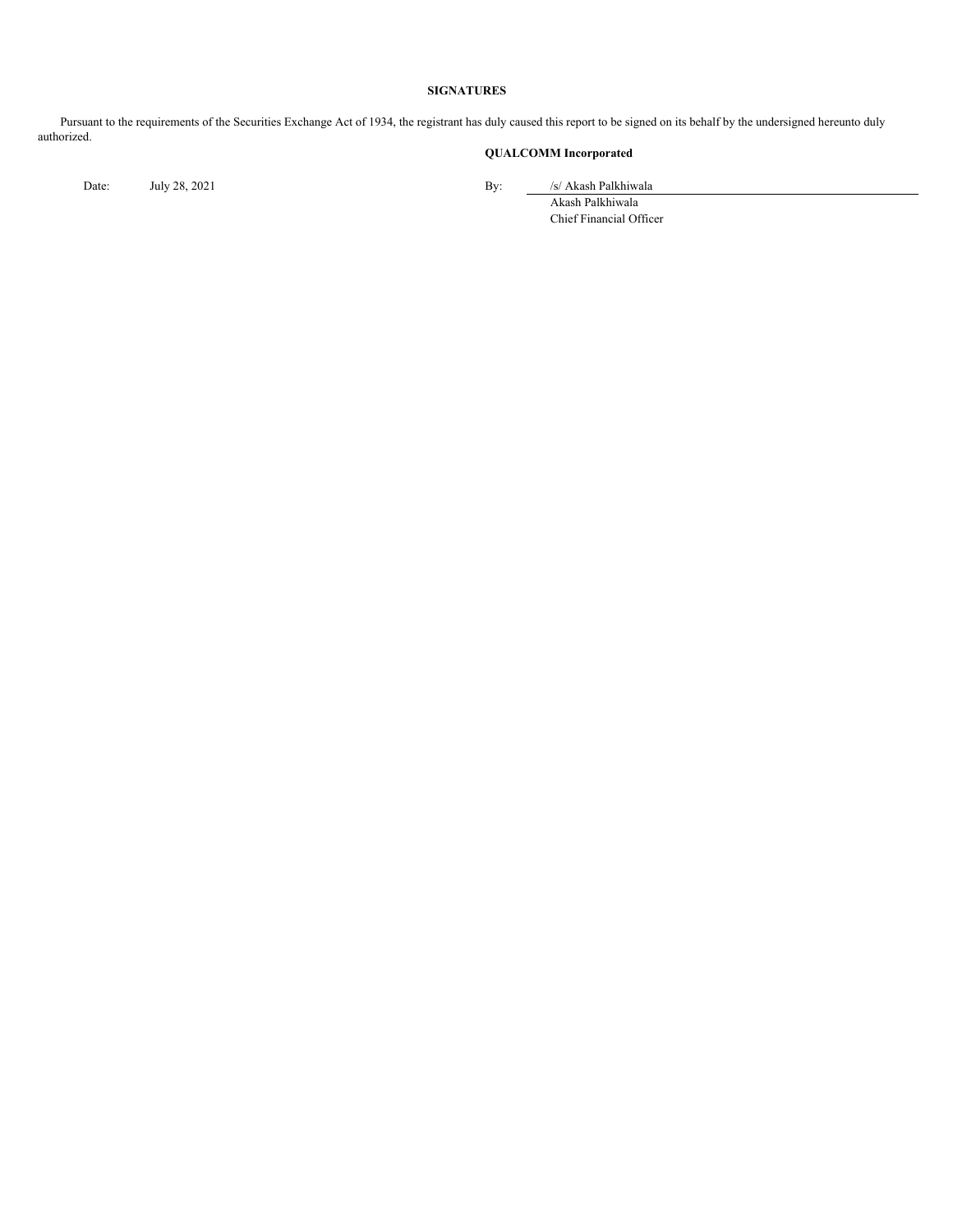# **Qualcomm Announces Third Quarter Fiscal 2021 Results GAAP Revenues \$8.1 billion GAAP EPS \$1.77, Non-GAAP EPS \$1.92**

*—Revenues and EPS Exceeded High End of Guidance Range— —Results Highlight Continued Revenue Diversification and Operating Leverage—*

SAN DIEGO - July 28, 2021 - Qualcomm Incorporated (NASDAQ: QCOM) today announced results for its fiscal third quarter ended June 27, 2021.

"In addition to leading the 5G transition, we are on pace to deliver \$10 billion of annual revenues across RF front-end, IoT and Automotive as our business continues to diversify," said Cristiano Amon, President and CEO of Qualcomm Incorporated. "Our solutions are fueling the connected intelligent edge that is enabling the cloud economy, and we are seeing unprecedented demand for our technologies as the pace of digital transformation accelerates."

# **Third Quarter Results 1**

|                                                                          |                       | GAAP           |         | <b>Non-GAAP</b>       |                |         |
|--------------------------------------------------------------------------|-----------------------|----------------|---------|-----------------------|----------------|---------|
| <i>(in millions, except per share data and</i> )<br><i>percentages</i> ) | <b>O3 Fiscal 2021</b> | O3 Fiscal 2020 | Change  | <b>Q3 Fiscal 2021</b> | O3 Fiscal 2020 | Change  |
| Revenues                                                                 | \$8,060               | \$4,893        | $+65%$  | \$7,995               | \$4,890        | $+63%$  |
| Earnings before taxes (EBT)                                              | \$2,257               | \$868          | $+160%$ | \$2,545               | \$1,104        | $+131%$ |
| Net income                                                               | \$2,027               | \$845          | $+140%$ | \$2,200               | \$982          | $+124%$ |
| Diluted earnings per share (EPS)                                         | \$1.77                | \$0.74         | $+139%$ | \$1.92                | \$0.86         | $+123%$ |

(1) Discussion regarding our use of Non-GAAP financial measures and reconciliations between GAAP and Non-GAAP results, as well as information that should be considered in regard to year-over-year comparisons, are included at the end of this news release in the section labeled "Reconciliations of GAAP Results to Non-GAAP Results."

## **Segment Results**

|                                   |                       | OCT            |              |                       | OTL            |             |
|-----------------------------------|-----------------------|----------------|--------------|-----------------------|----------------|-------------|
| (in millions, except percentages) | <b>03 Fiscal 2021</b> | O3 Fiscal 2020 | Change       | <b>O3 Fiscal 2021</b> | O3 Fiscal 2020 | Change      |
| Revenues                          | \$6,472               | \$3,807        | $+70%$       | \$1,489               | \$1,044        | $+43%$      |
| EBT                               | \$1,795               | \$603          | $+198%$      | \$1,053               | \$646          | $+63%$      |
| <b>EBT</b> as % of revenues       | 28%                   | 16%            | $+12$ points | 71%                   | 62%            | $+9$ points |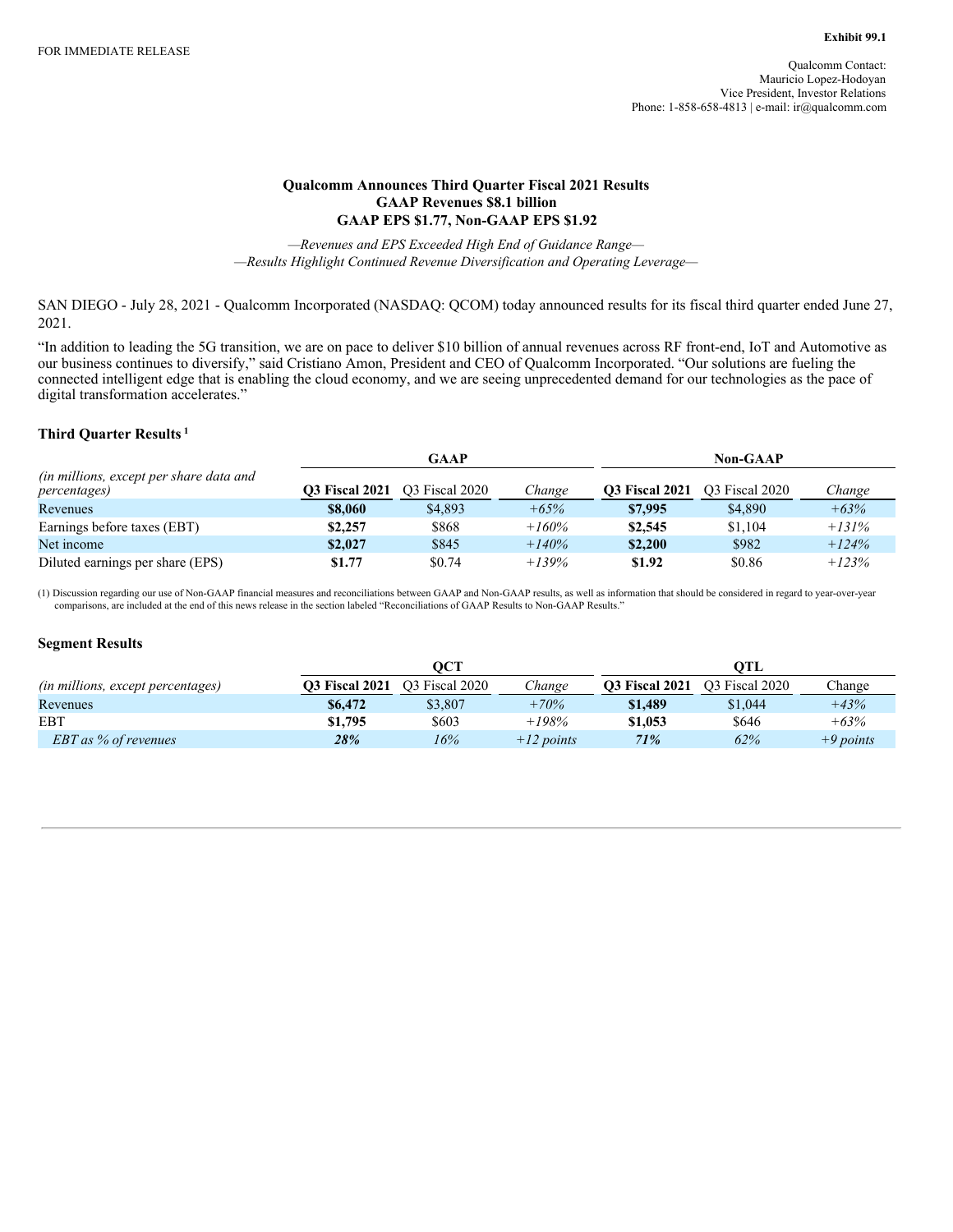## **QCT Revenue Streams**

We disaggregate QCT revenues based on industry segment and application in which our products are sold.

| (in millions, except percentages) | <b>O3 Fiscal 2021</b> | O3 Fiscal 2020 | Change  |
|-----------------------------------|-----------------------|----------------|---------|
| Handsets                          | \$3,863               | \$2,457        | $+57%$  |
| RF front-end                      | 957                   | 447            | $+114%$ |
| Automotive                        | 253                   | 138            | $+83%$  |
| IoT                               | 1,399                 | 765            | $+83%$  |
| Total OCT revenues                | \$6,472               | \$3,807        | $+70%$  |

#### **Return of Capital to Stockholders**

During the third quarter of fiscal 2021, we returned \$1.4 billion to stockholders, including \$767 million, or \$0.68 per share, of cash dividends paid and \$630 million through repurchases of 5 million shares of common stock.

#### **Business Outlook**

The following statements are forward looking, and actual results may differ materially. The "Note Regarding Forward-Looking Statements" in this news release provides a description of certain risks that we face, and our most recent quarterly report on file with the Securities and Exchange Commission (SEC) provides a more complete description of our risks.

The following table summarizes GAAP and Non-GAAP guidance based on the current outlook.

|                                                           | <b>Current Guidance</b><br><b>O4 FY21 Estimates</b> |
|-----------------------------------------------------------|-----------------------------------------------------|
| <b>Revenues</b>                                           | $$8.4B - $9.2B$                                     |
| <b>Supplemental Revenue Information</b>                   |                                                     |
| OCT revenues                                              | $$7.0B - $7.5B$                                     |
| OTL revenues                                              | $$1.45B - $1.65B$                                   |
| <b>GAAP</b> diluted EPS                                   | $$1.78 - $1.98$                                     |
| Less diluted EPS attributable to QSI                      | $s-$                                                |
| Less diluted EPS attributable to share-based compensation | $(\$0.32)$                                          |
| Less diluted EPS attributable to other items <sup>2</sup> | $(\$0.05)$                                          |
| <b>Non-GAAP diluted EPS</b>                               | $$2.15 - $2.35$                                     |

(1) Our outlook does not include provisions for future asset impairments or for pending legal matters, other than future legal amounts that are probable and estimable. Further, due to their nature, certain income and expense items, such as certain investments, derivative and foreign currency transaction gains or losses, cannot be accurately forecast. Accordingly, we only include such items in our financial outlook to the extent they are reasonably certain. Our outlook includes the impact of any pending business combinations to the extent they are expected to close in the upcoming quarter. Actual results may differ materially from the outlook.

(2) Our guidance for diluted EPS attributable to other items for the fourth quarter of fiscal 2021 is primarily attributable to acquisition-related items.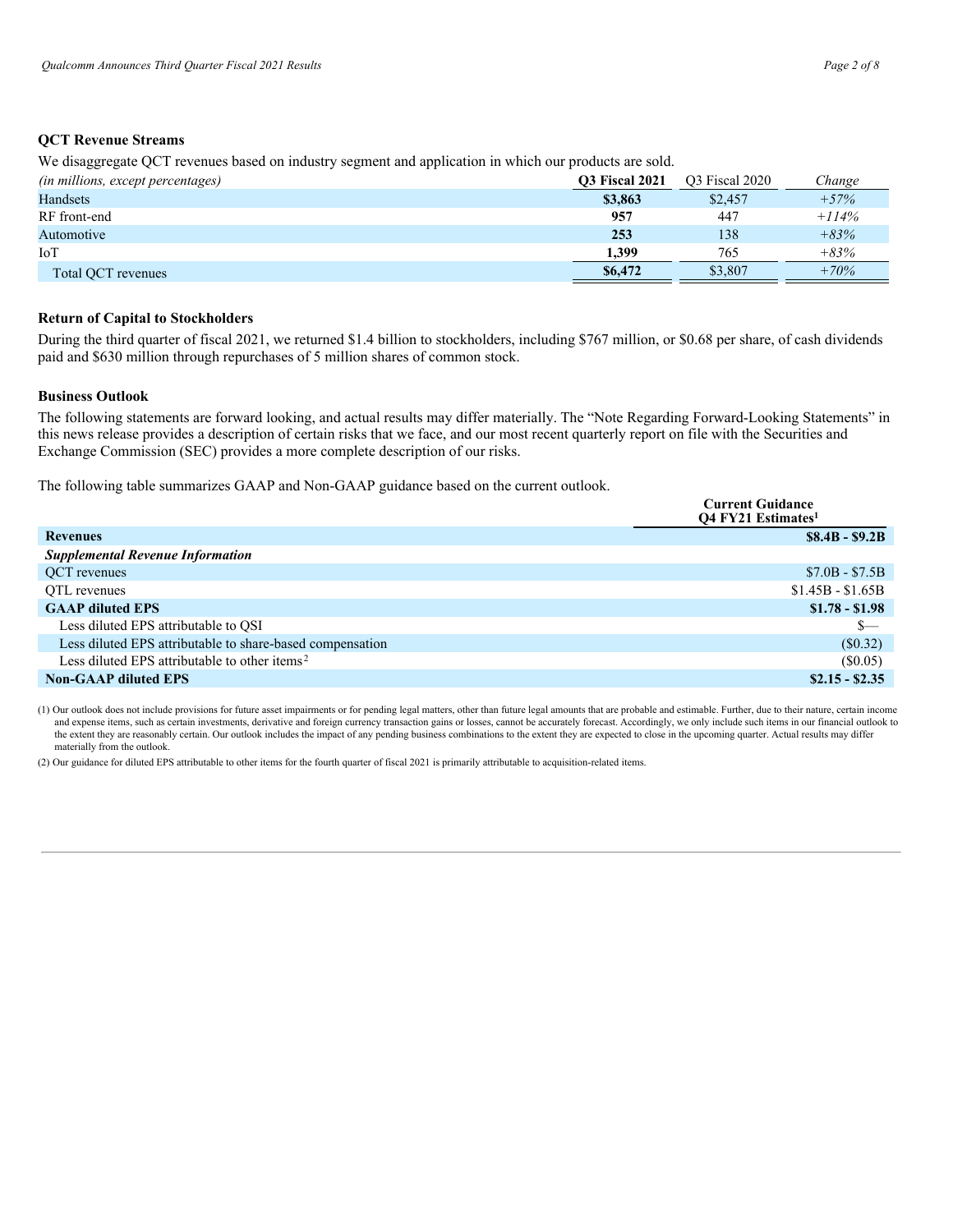# **Conference Call**

Qualcomm's third quarter fiscal 2021 earnings conference call will be broadcast live on July 28, 2021, beginning at 1:45 p.m. Pacific Time (PT) at http://investor.qualcomm.com/events.cfm. This conference call will include a discussion of "Non-GAAP financial measures" as defined in Regulation G. The most directly comparable GAAP financial measures and information reconciling these Non-GAAP financial measures to our financial results prepared in accordance with GAAP, as well as other financial and statistical information to be discussed on the conference call, will be posted at http://investor.qualcomm.com/ immediately prior to the commencement of the call. An audio replay will be available at http://investor.qualcomm.com/events.cfm and via telephone following the live call for 30 days thereafter. To listen to the replay via telephone, U.S. callers may dial (877) 660-6853 and international callers may dial (201) 612-7415. Callers should use reservation number 13720943.

#### **About Qualcomm**

Qualcomm is the world's leading wireless technology innovator and the driving force behind the development, launch and expansion of 5G. When we connected the phone to the internet, the mobile revolution was born. Today, our foundational technologies enable the mobile ecosystem and are found in every 3G, 4G and 5G smartphone. We bring the benefits of mobile to new industries, including automotive, the internet of things and computing, and are leading the way to a world where everything and everyone can communicate and interact seamlessly.

Qualcomm Incorporated includes our licensing business, QTL, and the vast majority of our patent portfolio. Qualcomm Technologies, Inc., a subsidiary of Qualcomm Incorporated, operates, along with its subsidiaries, substantially all of our engineering, research and development functions and substantially all of our products and services businesses, including our QCT semiconductor business.

#### **Note Regarding Forward-Looking Statements**

In addition to the historical information contained herein, this news release contains forward-looking statements that are inherently subject to risks and uncertainties, including but not limited to statements regarding: our being on pace to deliver \$10 billion in annual revenues across RF front-end, IoT and Automotive; the continued diversification of our business; unprecedented demand for our technologies; our business outlook; and our estimates and guidance related to revenues and earnings per share. Forward-looking statements are generally identified by words such as "estimates," "guidance," "expects,"<br>"anticipates," "intends, including but not limited to: the impact of the COVID-19 pandemic, and government policies and other measures designed to limit its spread; our customers' and licensees' sales of products and services based on CDMA, OFDMA and other communications technologies, including 5G, and our customers' demand for our products based on these technologies; competition in an environment of rapid technological change, and our ability to adapt to such change and compete effectively; our dependence on a small number of customers and licensees, and particularly from their sale of premium-tier devices; our customers' vertically integrating; a significant portion of our business being concentrated in China, which is exacerbated by U.S./China trade and national security tensions; efforts by some OEMs to avoid paying fair and reasonable royalties for the use of our intellectual property, and other attacks on our licensing business model, including through legal proceedings and governmental investigations and proceedings, and actions of quasi-governmental bodies and standards and industry organizations; potential changes in our patent licensing practices, whether due to governmental investigations, legal challenges or otherwise; the continued and future success of our licensing programs, which requires us to continue to evolve our patent portfolio and to renew or renegotiate license agreements that are expiring; our dependence on a limited number of third-party suppliers; risks associated with the operation and control of our manufacturing facilities; our ability to extend our technologies and products into new and expanded product areas and adjacent industry segments and applications beyond mobile; our strategic acquisitions, transactions and investments, and our ability to consummate strategic acquisitions; security breaches of our information technology systems, or other misappropriation of our technology, intellectual property or other proprietary or confidential information; difficulties in enforcing and protecting our intellectual property rights; claims by third parties that we infringe their intellectual property; our use of open source software; our ability to attract and retain qualified employees; failures in our products or in the products or conditions, or our stock price and earnings volatility; our ability to comply with laws, regulations, policies and standards; our indebtedness; and potential tax liabilities. These and other risks are set forth in our Quarterly Report on Form 10-Q for the fiscal quarter ended June 27, 2021 filed with the SEC. Our reports filed with the SEC are available on our website at www.qualcomm.com. We undertake no obligation<br>to update, or continu

###

Qualcomm is a trademark or registered trademark of Qualcomm Incorporated. Other products and brand names may be trademarks or registered trademarks of their respective owners.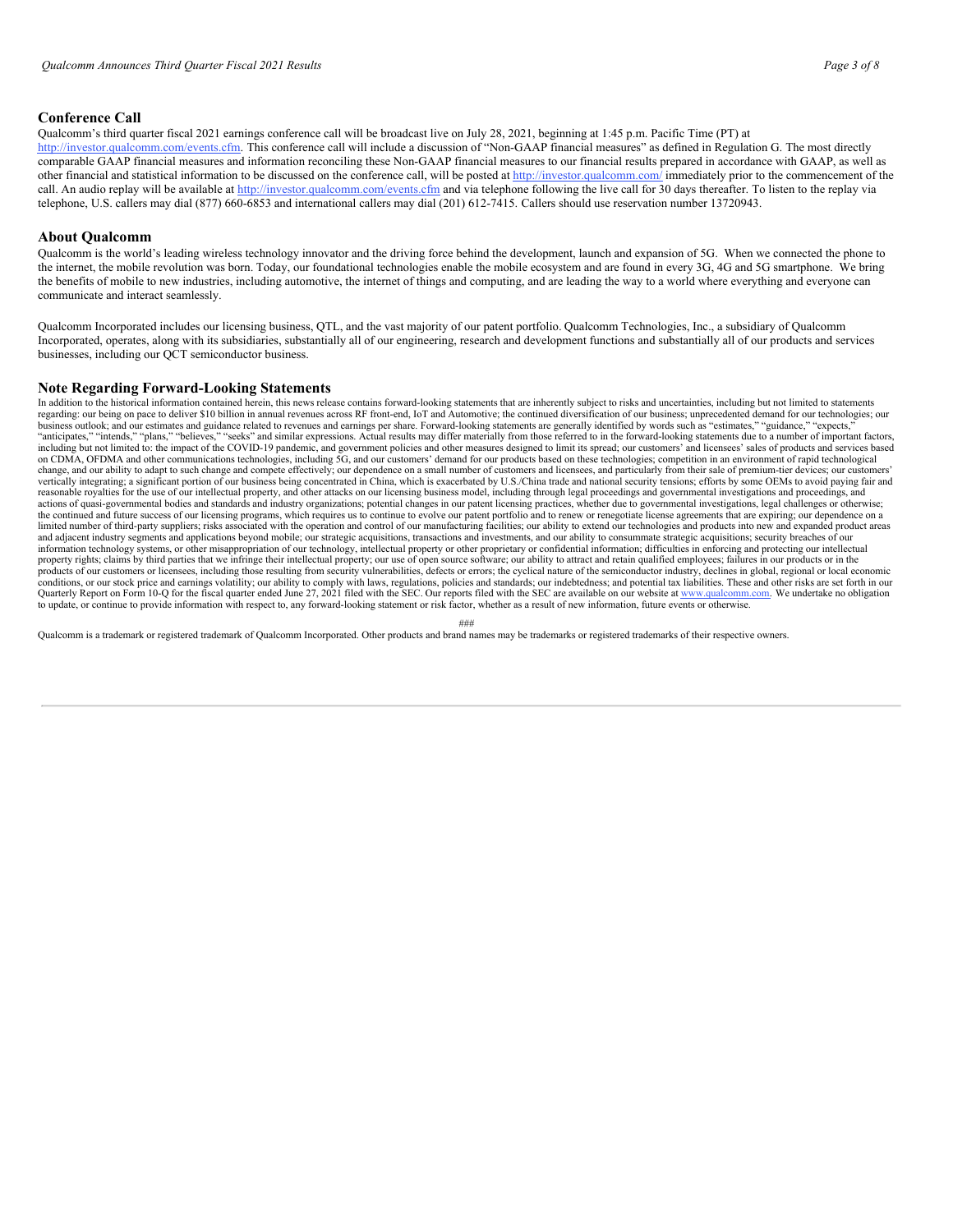#### <span id="page-7-0"></span>**QUALCOMM Incorporated CONDENSED CONSOLIDATED BALANCE SHEETS (In millions, except par value amounts) (Unaudited)**

|                                                | <b>June 27,</b><br>2021   |    | September 27,<br>2020 |
|------------------------------------------------|---------------------------|----|-----------------------|
| <b>ASSETS</b>                                  |                           |    |                       |
| Current assets:                                |                           |    |                       |
| Cash and cash equivalents                      | $\mathbb{S}$<br>7,399 \$  |    | 6,707                 |
| Marketable securities                          | 5,508                     |    | 4,507                 |
| Accounts receivable, net                       | 2,952                     |    | 4,003                 |
| Inventories                                    | 3,133                     |    | 2,598                 |
| Other current assets                           | 701                       |    | 704                   |
| Total current assets                           | 19,693                    |    | 18,519                |
| Deferred tax assets                            | 1,450                     |    | 1,351                 |
| Property, plant and equipment, net             | 4,424                     |    | 3,711                 |
| Goodwill                                       | 7,229                     |    | 6,323                 |
| Other intangible assets, net                   | 1,542                     |    | 1,653                 |
| Other assets                                   | 4,431                     |    | 4,037                 |
| Total assets                                   | 38,769<br>S               | S. | 35,594                |
| <b>LIABILITIES AND STOCKHOLDERS' EQUITY</b>    |                           |    |                       |
| Current liabilities:                           |                           |    |                       |
| Trade accounts payable                         | $\mathbb S$<br>$2,709$ \$ |    | 2,248                 |
| Payroll and other benefits related liabilities | 1,503                     |    | 1,053                 |
| Unearned revenues                              | 618                       |    | 568                   |
| Short-term debt                                | 2,045                     |    | 500                   |
| Other current liabilities                      | 4,585                     |    | 4,303                 |
| Total current liabilities                      | 11,460                    |    | 8,672                 |
| <b>Unearned</b> revenues                       | 475                       |    | 761                   |
| Income taxes payable                           | 1,714                     |    | 1,872                 |
| Long-term debt                                 | 13,695                    |    | 15,226                |
| Other liabilities                              | 3,248                     |    | 2,986                 |
| <b>Total liabilities</b>                       | 30,592                    |    | 29,517                |
|                                                |                           |    |                       |
| Stockholders' equity:                          |                           |    |                       |

| Preferred stock, \$0.0001 par value; 8 shares authorized; none outstanding                                                                 |        |        |
|--------------------------------------------------------------------------------------------------------------------------------------------|--------|--------|
| Common stock and paid-in capital, \$0,0001 par value; 6,000 shares authorized; 1,128 and 1,131 shares issued and outstanding, respectively |        | 586    |
| Retained earnings                                                                                                                          | 7.993  | 5.284  |
| Accumulated other comprehensive income                                                                                                     | 184    | 207    |
| Total stockholders' equity                                                                                                                 | 8.177  | 6.077  |
| Total liabilities and stockholders' equity                                                                                                 | 38.769 | 35.594 |
|                                                                                                                                            |        |        |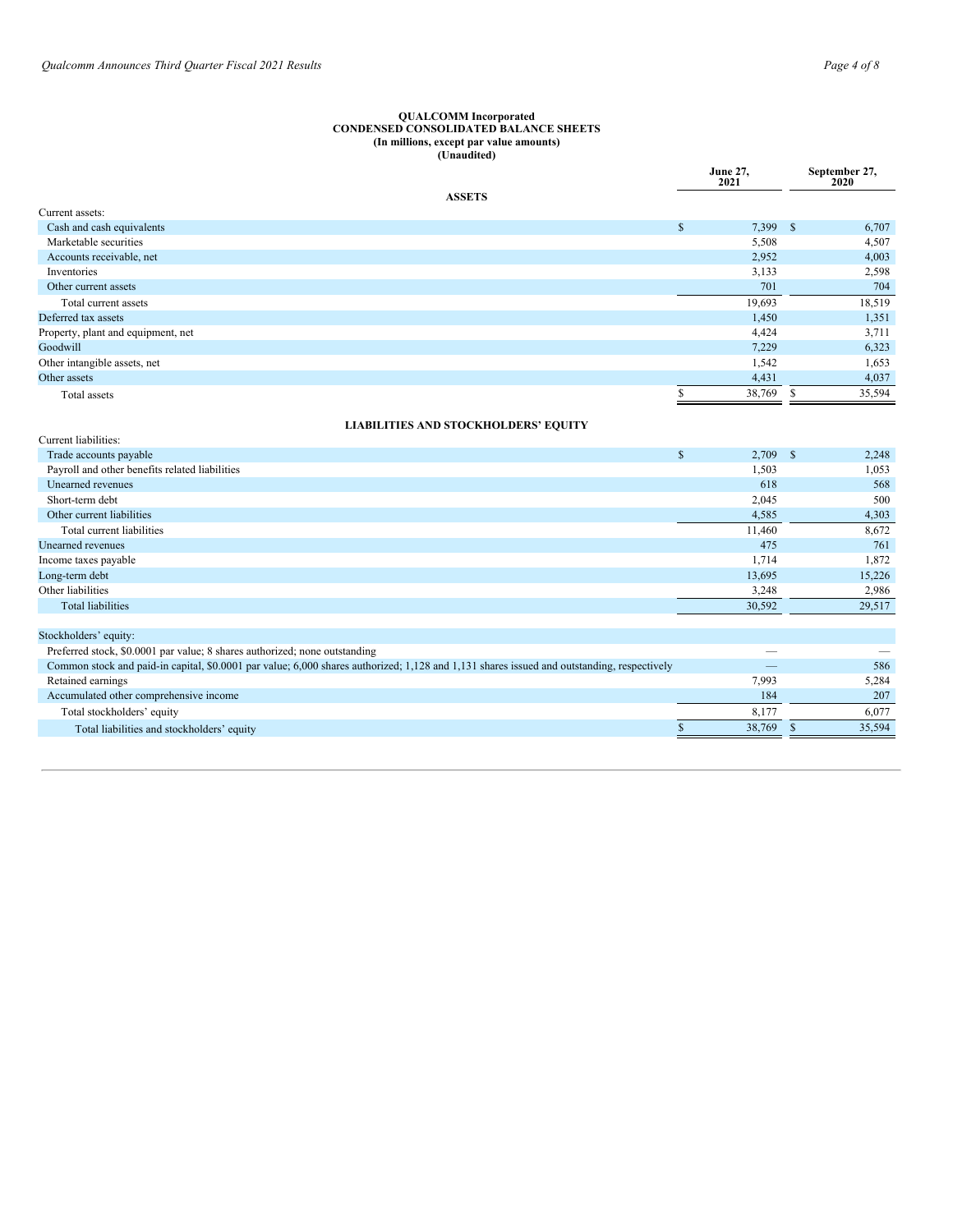#### **QUALCOMM Incorporated CONDENSED CONSOLIDATED STATEMENTS OF OPERATIONS (In millions, except per share data) (Unaudited)**

|                                        |              |                         | <b>Three Months Ended</b> |                         | <b>Nine Months Ended</b> |  |  |
|----------------------------------------|--------------|-------------------------|---------------------------|-------------------------|--------------------------|--|--|
|                                        |              | <b>June 27,</b><br>2021 | <b>June 28,</b><br>2020   | <b>June 27,</b><br>2021 | <b>June 28,</b><br>2020  |  |  |
| Revenues:                              |              |                         |                           |                         |                          |  |  |
| Equipment and services                 | $\mathbb{S}$ | 6,428                   | $\mathcal{S}$<br>3,794    | 19,109<br>$\mathcal{S}$ | <sup>\$</sup><br>11,376  |  |  |
| Licensing                              |              | 1,632                   | 1,099                     | 5,121                   | 3,809                    |  |  |
| Total revenues                         |              | 8,060                   | 4,893                     | 24,230                  | 15,185                   |  |  |
| Costs and expenses:                    |              |                         |                           |                         |                          |  |  |
| Cost of revenues                       |              | 3,404                   | 2,080                     | 10,325                  | 6,489                    |  |  |
| Research and development               |              | 1,864                   | 1,520                     | 5,297                   | 4,393                    |  |  |
| Selling, general and administrative    |              | 597                     | 511                       | 1,721                   | 1,523                    |  |  |
| Other                                  |              | --                      | $\overline{\phantom{a}}$  |                         | (23)                     |  |  |
| Total costs and expenses               |              | 5,865                   | 4,111                     | 17,343                  | 12,382                   |  |  |
| Operating income                       |              | 2,195                   | 782                       | 6,887                   | 2,803                    |  |  |
| Interest expense                       |              | (138)                   | (143)                     | (421)                   | (436)                    |  |  |
| Investment and other income, net       |              | 200                     | 229                       | 523                     | 46                       |  |  |
| Income before income taxes             |              | 2,257                   | 868                       | 6,989                   | 2,413                    |  |  |
| Income tax expense                     |              | (230)                   | (23)                      | (744)                   | (175)                    |  |  |
| Net income                             |              | 2,027                   | 845<br>-S                 | 6,245<br>-S             | 2,238<br><sup>S</sup>    |  |  |
|                                        |              |                         |                           |                         |                          |  |  |
| Basic earnings per share               |              | 1.80                    | 0.75<br>-S                | 5.52<br><sup>S</sup>    | 1.97                     |  |  |
| Diluted earnings per share             |              | 1.77                    | 0.74<br>S                 | 5.43                    | 1.95                     |  |  |
| Shares used in per share calculations: |              |                         |                           |                         |                          |  |  |
| <b>Basic</b>                           |              | 1,129                   | 1,127                     | 1,132                   | 1,137                    |  |  |
| Diluted                                |              | 1,145                   | 1,139                     | 1,151                   | 1,150                    |  |  |
|                                        |              |                         |                           |                         |                          |  |  |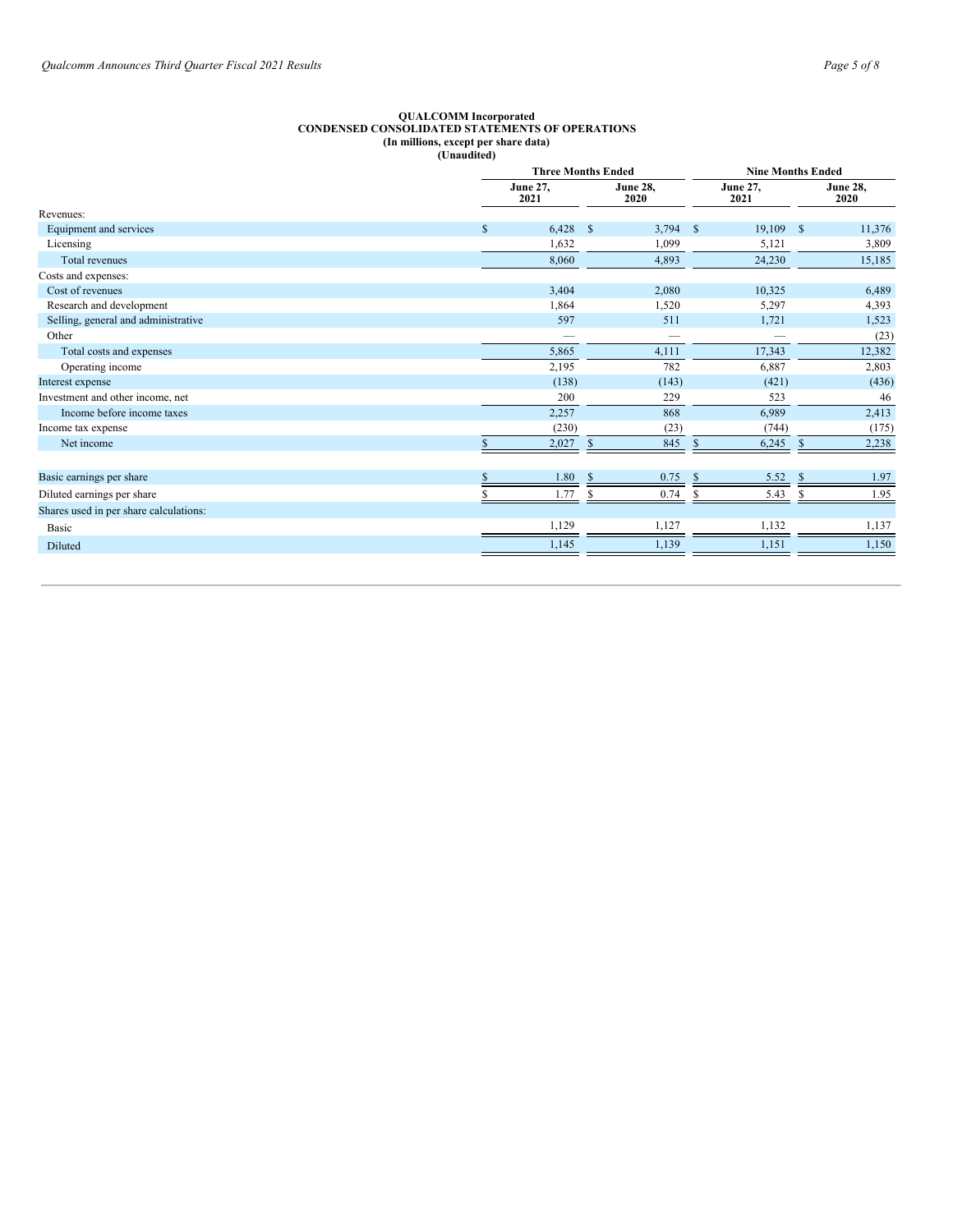#### **QUALCOMM Incorporated CONDENSED CONSOLIDATED STATEMENTS OF CASH FLOWS (In millions) (Unaudited)**

|                                                                                   | <b>Three Months Ended</b> |                          |                         | <b>Nine Months Ended</b> |                         |  |
|-----------------------------------------------------------------------------------|---------------------------|--------------------------|-------------------------|--------------------------|-------------------------|--|
|                                                                                   |                           | <b>June 27,</b><br>2021  | <b>June 28,</b><br>2020 | <b>June 27,</b><br>2021  | <b>June 28,</b><br>2020 |  |
| <b>Operating Activities:</b>                                                      |                           |                          |                         |                          |                         |  |
| Net income                                                                        | $\mathcal{S}$             | 2.027 S                  | 845                     | - \$<br>$6.245$ \$       | 2.238                   |  |
| Adjustments to reconcile net income to net cash provided by operating activities: |                           |                          |                         |                          |                         |  |
| Depreciation and amortization expense                                             |                           | 406                      | 363                     | 1,157                    | 1.054                   |  |
| Income tax provision less than income tax payments                                |                           | (123)                    | (109)                   | (358)                    | (459)                   |  |
| Share-based compensation expense                                                  |                           | 425                      | 296                     | 1,238                    | 899                     |  |
| Net gains on marketable securities and other investments                          |                           | (186)                    | (220)                   | (487)                    | (269)                   |  |
| Impairment losses on other investments                                            |                           | $\overline{7}$           | 12                      | 24                       | 349                     |  |
| Other items, net                                                                  |                           | (25)                     | (33)                    | (73)                     | (108)                   |  |
| Changes in assets and liabilities:                                                |                           |                          |                         |                          |                         |  |
| Accounts receivable, net                                                          |                           | 394                      | 1,229                   | 1,052                    | 622                     |  |
| Inventories                                                                       |                           | (449)                    | (641)                   | (509)                    | (938)                   |  |
| Other assets                                                                      |                           | 99                       | (68)                    | 39                       | (139)                   |  |
| Trade accounts payable                                                            |                           | 158                      | (10)                    | 449                      | 745                     |  |
| Payroll, benefits and other liabilities                                           |                           | 658                      | 253                     | 805                      | 277                     |  |
| Unearned revenues                                                                 |                           | (18)                     | (45)                    | (123)                    | (198)                   |  |
| Net cash provided by operating activities                                         |                           | 3,373                    | 1,872                   | 9,459                    | 4,073                   |  |
| <b>Investing Activities:</b>                                                      |                           |                          |                         |                          |                         |  |
| Capital expenditures                                                              |                           | (506)                    | (418)                   | (1, 458)                 | (1,059)                 |  |
| Purchases of debt and equity marketable securities                                |                           | (1,266)                  | (3,506)                 | (5, 458)                 | (4,818)                 |  |
| Proceeds from sales and maturities of debt and equity marketable securities       |                           | 1,335                    | 755                     | 4,482                    | 1,011                   |  |
| Acquisitions and other investments, net of cash acquired                          |                           | (48)                     | (31)                    | (1, 284)                 | (159)                   |  |
| Proceeds from other investments                                                   |                           | 67                       | 25                      | 234                      | 58                      |  |
| Other items, net                                                                  |                           | 46                       | 19                      | 78                       | 42                      |  |
| Net cash used by investing activities                                             |                           | (372)                    | (3, 156)                | (3,406)                  | (4,925)                 |  |
| <b>Financing Activities:</b>                                                      |                           |                          |                         |                          |                         |  |
| Proceeds from short-term debt                                                     |                           | 606                      | 1,170                   | 2,185                    | 2,286                   |  |
| Repayment of short-term debt                                                      |                           | (606)                    | (1, 169)                | (2,185)                  | (2, 285)                |  |
| Proceeds from long-term debt                                                      |                           | $\overline{\phantom{0}}$ | 1,989                   | $\overline{\phantom{0}}$ | 1,989                   |  |
| Repayment of long-term debt                                                       |                           |                          | (2,000)                 | $\frac{1}{2}$            | (2,000)                 |  |
| Proceeds from issuance of common stock                                            |                           | $\qquad \qquad$          | 2                       | 174                      | 176                     |  |
| Repurchases and retirements of common stock                                       |                           | (630)                    | (110)                   | (2,595)                  | (2, 450)                |  |
| Dividends paid                                                                    |                           | (767)                    | (733)                   | (2,240)                  | (2,148)                 |  |
| Payments of tax withholdings related to vesting of share-based awards             |                           | (209)                    | (94)                    | (710)                    | (329)                   |  |
| Other items, net                                                                  |                           | (2)                      | (58)                    | (25)                     | (110)                   |  |
| Net cash used by financing activities                                             |                           | (1,608)                  | (1,003)                 | (5,396)                  | (4, 871)                |  |
| Effect of exchange rate changes on cash and cash equivalents                      |                           | 6                        | $\overline{4}$          | 35                       | $\overline{4}$          |  |
| Net increase (decrease) in total cash and cash equivalents                        |                           | 1,399                    | (2, 283)                | 692                      | (5,719)                 |  |
| Total cash and cash equivalents at beginning of period                            |                           | 6,000                    | 8,403                   | 6,707                    | 11,839                  |  |
| Total cash and cash equivalents at end of period                                  | $\mathbb{S}$              | 7,399                    | $\mathcal{S}$<br>6,120  | $\mathcal{S}$<br>7,399   | $\mathbb{S}$<br>6,120   |  |
|                                                                                   |                           |                          |                         |                          |                         |  |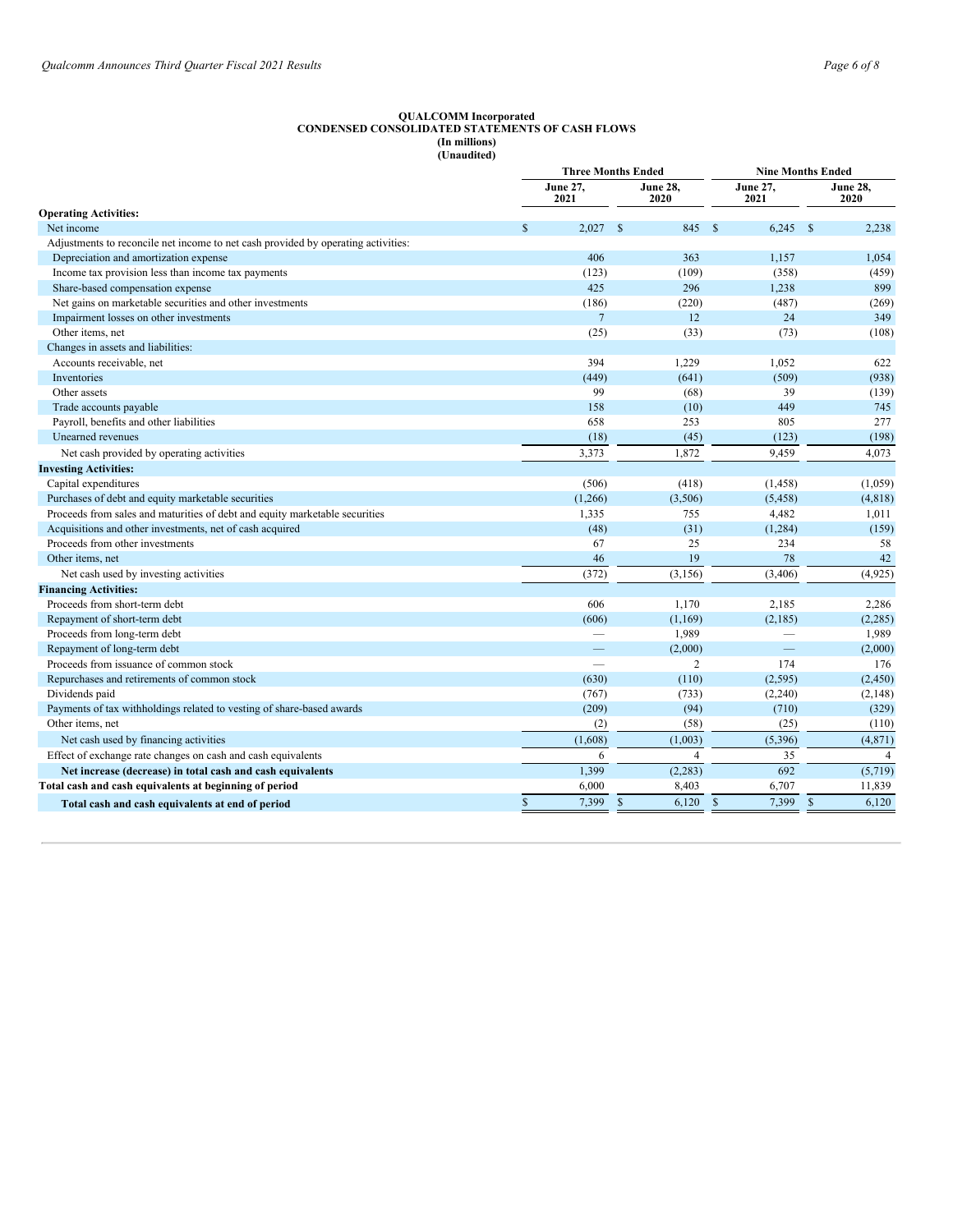## **Note Regarding Use of Non-GAAP Financial Measures**

The Non-GAAP financial measures presented herein should be considered in addition to, not as a substitute for or superior to, financial measures calculated in accordance with GAAP. In addition, "Non-GAAP" is not a term defined by GAAP, and as a result, our Non-GAAP financial measures might be different than similarly titled measures used by other companies. Reconciliations between GAAP and Non-GAAP financial measures are presented herein.

We use Non-GAAP financial information: (i) to evaluate, assess and benchmark our operating results on a consistent and comparable basis; (ii) to measure the performance and efficiency of our ongoing core operating businesses, including our QCT (Qualcomm CDMA Technologies) and QTL (Qualcomm Technology Licensing) segments; and (iii) to compare the performance and efficiency of these segments against competitors. Non-GAAP measurements used by us include revenues, cost of revenues, research and development (R&D) expenses, selling, general and administrative (SG&A) expenses, other income or expenses, operating income, interest expense, net investment and other income, income or earnings before income taxes, effective tax rate, net income and diluted earnings per share. We are able to assess what we believe is a more meaningful and comparable set of financial performance measures by using Non-GAAP information. In addition, the HR and Compensation Committee of the Board of Directors uses certain Non-GAAP financial measures in establishing portions of the performance-based incentive compensation programs for our executive officers. We present Non-GAAP financial information to provide greater transparency to investors with respect to our use of such information in financial and operational decision-making. This Non-GAAP financial information is also used by institutional investors and analysts in evaluating our business and assessing trends and future expectations.

Non-GAAP information presented herein excludes our QSI (Qualcomm Strategic Initiatives) segment and certain share-based compensation, acquisition-related items, tax items and other items.

- QSI is excluded because we expect to exit our strategic investments in the foreseeable future, and the effects of fluctuations in the value of such investments and realized gains or losses are viewed as unrelated to our operational performance.
- Share-based compensation expense primarily relates to restricted stock units. We believe that excluding non-cash share-based compensation from the Non-GAAP financial information allows us and investors to make additional comparisons of the operating activities of our ongoing core businesses over time and with respect to other companies. • Certain other items are excluded because we view such items as unrelated to the operating activities of our ongoing core businesses, as follows:
	- Acquisition-related items include amortization of acquisition-related intangible assets, substantially all of which relate to the amortization of technology-based intangible assets that is recorded in cost of revenues and will recur in future periods until the related intangible assets have been fully amortized. We view acquisition-related intangible assets as items arising from pre-acquisition activities determined at the time of an acquisition. Acquisition-related intangible assets contribute to revenue generation that has not been excluded from our Non-GAAP financial information. Acquisition-related items also include recognition of the step-up of inventories and property, plant and equipment to fair value and the related tax effects of acquisition-related items, as well as any effects from restructuring the ownership of such acquired assets. Additionally, we exclude third-party acquisition and integration services costs and costs related to temporary debt facilities and letters of credit executed prior to the close of an acquisition.
	- We exclude certain other items that we view as unrelated to our ongoing businesses, such as major restructuring and restructuring-related costs, goodwill and indefinite- and long-lived asset impairments and awards, settlements and/or damages arising from legal or regulatory matters. Beginning in the second quarter of fiscal 2020, we exclude gains and losses driven by the revaluation of our deferred compensation plan liabilities recognized in operating expenses and the offsetting gains and losses on the related plan assets recognized in investment and other income. Amounts prior to the second quarter of fiscal 2020, which were not material, continue to be included in Non-GAAP results.
	- Certain tax items that are unrelated to the fiscal year in which they are recorded are excluded in order to provide a clearer understanding of our ongoing Non-GAAP tax rate and after-tax earnings.